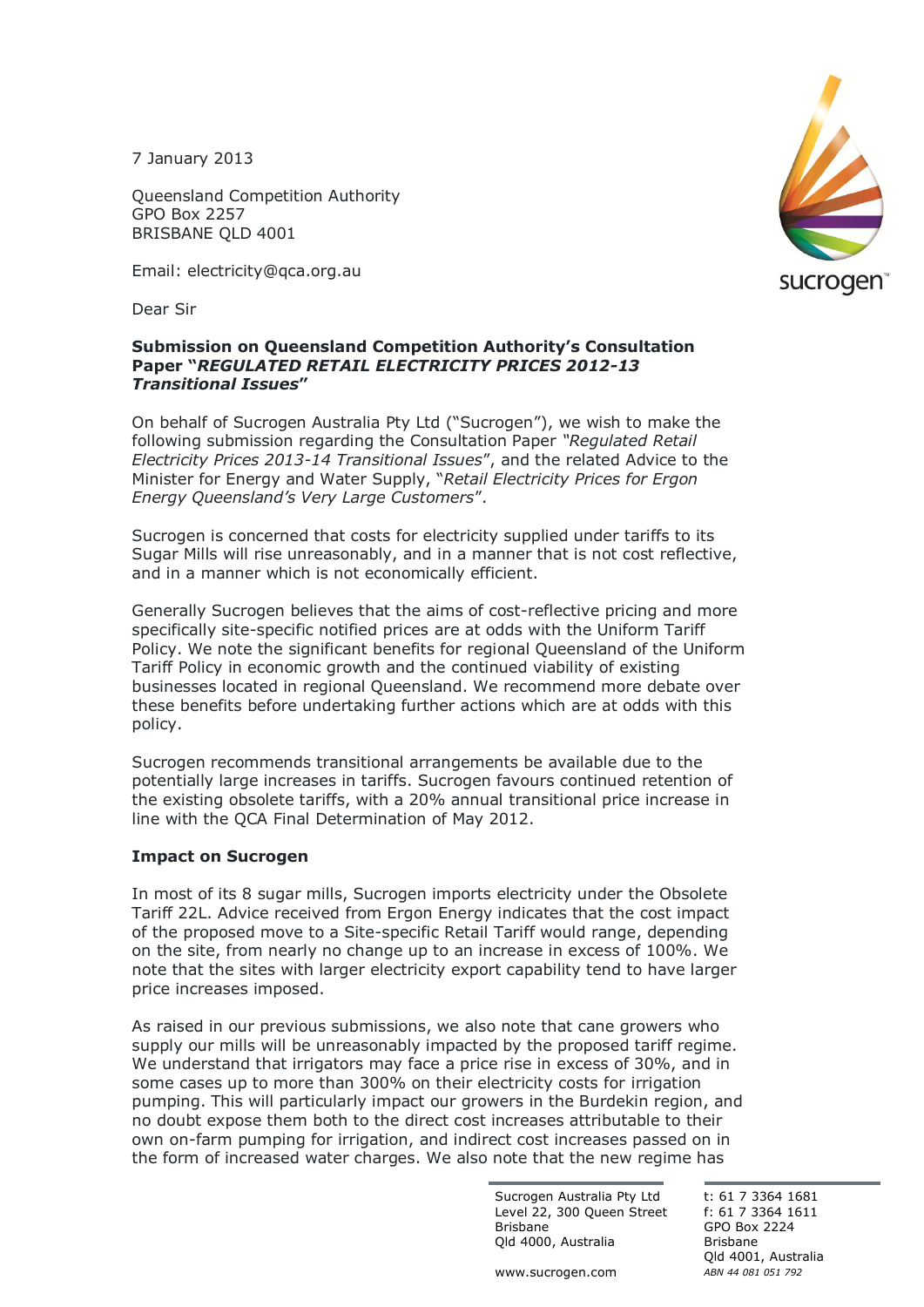significantly weakened price signals for farmers to irrigate off-peak, and hence may have adverse impacts on peak demands and associated network costs.

## **Sucrogen comments on Consultation Paper**

In its 2012-13 Determination, the QCA included a 5% head-room allowance to foster competition. Sucrogen does not support this cost impost on consumers. If a competitive solution is more efficient than the current system then it will not need this head-room, and if a competitive solution is not more efficient and does not offer lower prices then we do not want one.

If a transitional arrangement is not continued, some of our sites will experience a more than doubling of electricity cots. We consider this is not a reasonable increase, and support a transitional arrangement to both cushion the cost impacts on our business and allow time for implementation of measures to mitigate the impacts.

# **Sucrogen responses to specific questions in Consultation Paper**

3.2 (b) *Are there any non-financial reasons why obsolete tariffs should be retained of other transitional arrangements put in place?* Many obsolete tariffs including T22 incorporated strong time of use signals. QCA should be careful not to make changes which will weaken these signals, potentially encouraging further growth on peak demand, and subsequent requirement for further network augmentation and consequential increases in network related charges. Generally the QCA process does not seem to consider the impacts of the proposed changes on the behaviour of customers.

3.2 (c) *If transitional arrangements are necessary: Should the obsolete tariffs be maintained and escalated or should other transitional arrangements be put in place? What would be a reasonable level of annual price increase and over what period should transitioning occur?* Transitional arrangements should include the retention of obsolete tariffs and the escalation of these at no more than 20% p.a.. Obsolete tariffs should be retained until all customers have chosen to move to the new cost-reflective tariffs.

## **Sucrogen comments on Advice**

Sucrogen has Embedded Generators at all of its 8 Queensland sites. Sucrogen remains concerned that the potential exists for double charging for some connection services or assets. This concern is reinforced by the observation that the largest cost increases occur at our larger export capacity sites. Sucrogen would like the opportunity to work with the QCA and/or Ergon to ensure that no double charging occurs, and that in principle the connection costs of Embedded Generators are treated in a consistent manner with larger transmission connected Generators with whom we compete. Similarly Sucrogen contends that the full benefits and cost reductions brought to transmission and distribution networks and consumers by Embedded Generators are not identified and repatriated to the Embedded Generator.

Sucrogen notes that the QCA makes the unsupported claim that the electricity costs of large customers are subsidised. Similarly the QCA makes the